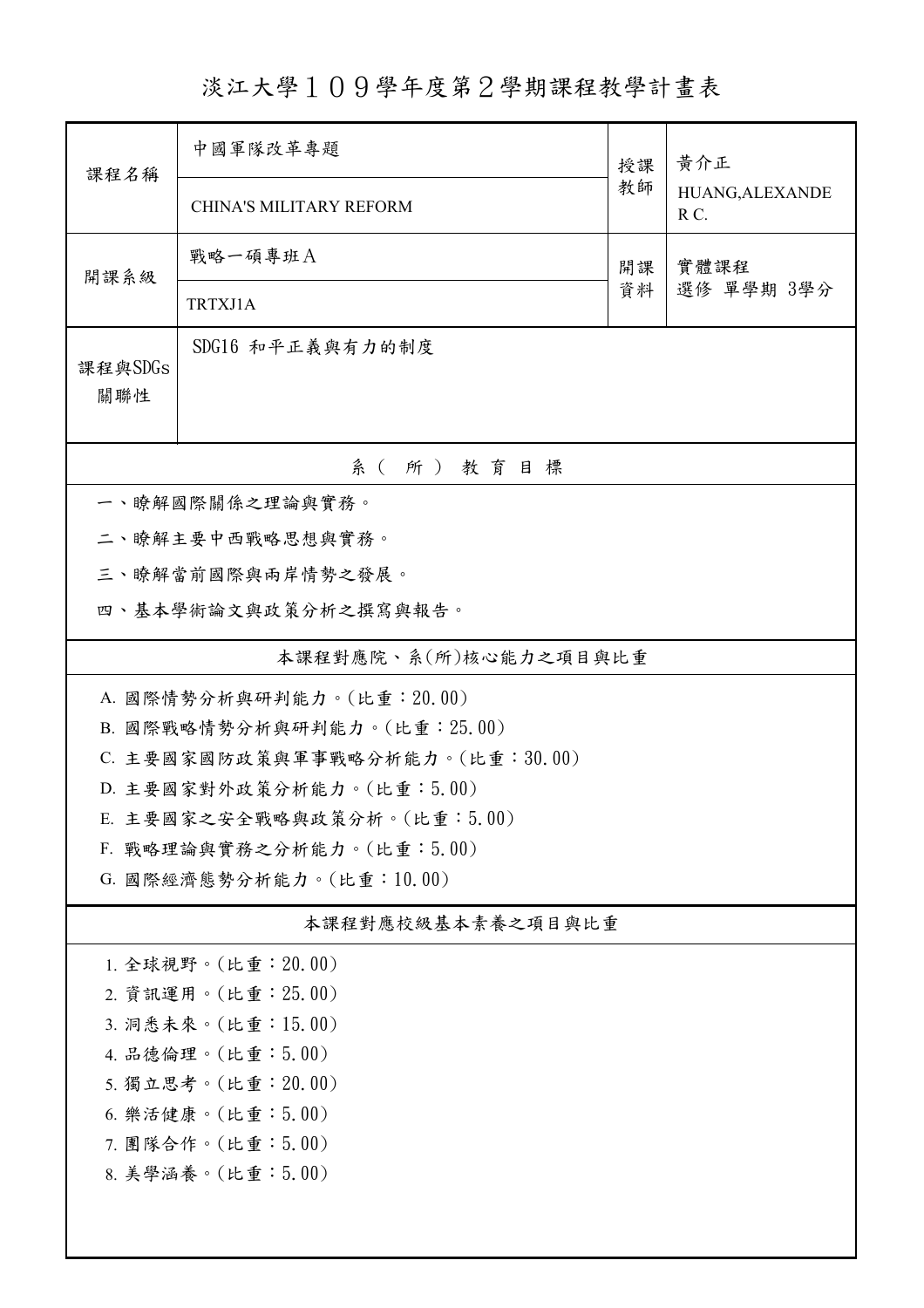|                                                                                                                                        | 課程簡介                                                                                                                                                                 |                                                                                                                                                                                                                                                                                                                                                                                                                                           | 理解、解讀、應用以及成效。                                                                                                                                                                                                                                                                                                                                                                                                                                                                                                          | 做為崛起於亞太地區的強權國家,中華人民共和國意圖建構與其國際政治大國地<br>位相稱的強大軍事力量。本課程旨在提供學生關於中共國防現代化的全局理<br>解,以及當代中國人民解放軍的發展,並將重點置於中國對於「新軍事變革」的                                                                                                                                                                     |                               |  |
|----------------------------------------------------------------------------------------------------------------------------------------|----------------------------------------------------------------------------------------------------------------------------------------------------------------------|-------------------------------------------------------------------------------------------------------------------------------------------------------------------------------------------------------------------------------------------------------------------------------------------------------------------------------------------------------------------------------------------------------------------------------------------|------------------------------------------------------------------------------------------------------------------------------------------------------------------------------------------------------------------------------------------------------------------------------------------------------------------------------------------------------------------------------------------------------------------------------------------------------------------------------------------------------------------------|-------------------------------------------------------------------------------------------------------------------------------------------------------------------------------------------------------------------------------------------------------------------------------------|-------------------------------|--|
|                                                                                                                                        |                                                                                                                                                                      |                                                                                                                                                                                                                                                                                                                                                                                                                                           | As an emerging great power in the Asia-Pacific region, the People's<br>Republic of China (PRC) is striving for a strong military that is parallel to<br>its growing influence in international affairs. The course is design to provide<br>students an overview of defense modernization in the PRC and contemporary<br>development of the People's Liberation Army (PLA) with a specific focus on<br>Chinese understandings, interpretations, and propositions regarding the<br>revolution in military affairs (RMA). |                                                                                                                                                                                                                                                                                     |                               |  |
|                                                                                                                                        |                                                                                                                                                                      |                                                                                                                                                                                                                                                                                                                                                                                                                                           |                                                                                                                                                                                                                                                                                                                                                                                                                                                                                                                        | 本課程教學目標與認知、情意、技能目標之對應                                                                                                                                                                                                                                                               |                               |  |
|                                                                                                                                        | 的各目標類型。                                                                                                                                                              |                                                                                                                                                                                                                                                                                                                                                                                                                                           |                                                                                                                                                                                                                                                                                                                                                                                                                                                                                                                        | 將課程教學目標分別對應「認知(Cognitive)」、「情意(Affective)」與「技能(Psychomotor)」                                                                                                                                                                                                                        |                               |  |
| 一、認知(Cognitive):著重在該科目的事實、概念、程序、後設認知等各類知識之學習。<br>二、情意(Affective):著重在該科目的興趣、倫理、態度、信念、價值觀等之學習。<br>三、技能(Psychomotor):著重在該科目的肢體動作或技術操作之學習。 |                                                                                                                                                                      |                                                                                                                                                                                                                                                                                                                                                                                                                                           |                                                                                                                                                                                                                                                                                                                                                                                                                                                                                                                        |                                                                                                                                                                                                                                                                                     |                               |  |
| 序<br>號                                                                                                                                 |                                                                                                                                                                      | 教學目標(中文)                                                                                                                                                                                                                                                                                                                                                                                                                                  |                                                                                                                                                                                                                                                                                                                                                                                                                                                                                                                        | 教學目標(英文)                                                                                                                                                                                                                                                                            |                               |  |
|                                                                                                                                        | 展歷史。<br>展。                                                                                                                                                           | 1. 理解中共軍事現代化的起源與發 1. Understanding of the origins and history of the<br>PLA modernization<br>2. 瞭解解放軍研究的分析架構與研 2. Analytical frameworks of PLA studies and the<br>究方法, 以及國際學術界關於結放<br>state of the field of international PLA studies<br>軍研究之發展與現況。<br>3. Defense policy and major military modernization<br>3. 透過研究方法論. 理解中共國防 programs of the PLA<br>政策以及人民解放軍各項現代化發<br>4. The RMA with Chinese characteristics and its<br>implications |                                                                                                                                                                                                                                                                                                                                                                                                                                                                                                                        |                                                                                                                                                                                                                                                                                     |                               |  |
| $\overline{2}$                                                                                                                         | 展歷史。<br>2. 瞭解解放軍研究的分析架構與研 2. Analytical frameworks of PLA<br>究方法,以及國際學術界關於結放<br>軍研究之發展與現況。<br>3. 透過研究方法論,理解中共國防 3. Defense policy and major<br>政策以及人民解放軍各項現代化發<br>展。 |                                                                                                                                                                                                                                                                                                                                                                                                                                           |                                                                                                                                                                                                                                                                                                                                                                                                                                                                                                                        | 1. 理解中共軍事現代化的起源與發 1. Understanding of the origins and<br>history of the PLA modernization<br>studies and the state of the field of<br>international PLA studies<br>military modernization programs of<br>the PLA<br>4. The RMA with Chinese<br>characteristics and its implications |                               |  |
|                                                                                                                                        |                                                                                                                                                                      |                                                                                                                                                                                                                                                                                                                                                                                                                                           |                                                                                                                                                                                                                                                                                                                                                                                                                                                                                                                        | 教學目標之目標類型、核心能力、基本素養教學方法與評量方式                                                                                                                                                                                                                                                        |                               |  |
| 序號                                                                                                                                     | 目標類型                                                                                                                                                                 | 院、系(所)<br>核心能力                                                                                                                                                                                                                                                                                                                                                                                                                            | 校級<br>基本素養                                                                                                                                                                                                                                                                                                                                                                                                                                                                                                             | 教學方法                                                                                                                                                                                                                                                                                | 評量方式                          |  |
| 1                                                                                                                                      | 認知                                                                                                                                                                   | <b>ABCDEFG</b>                                                                                                                                                                                                                                                                                                                                                                                                                            | 12345678                                                                                                                                                                                                                                                                                                                                                                                                                                                                                                               | 講述、討論                                                                                                                                                                                                                                                                               | 討論(含課堂、線<br>上)、報告(含口頭、書<br>面) |  |
| 2                                                                                                                                      | 認知                                                                                                                                                                   | <b>ABCDEFG</b>                                                                                                                                                                                                                                                                                                                                                                                                                            | 12345678                                                                                                                                                                                                                                                                                                                                                                                                                                                                                                               | 講述、討論                                                                                                                                                                                                                                                                               | 討論(含課堂、線<br>上)、報告(含口頭、書<br>面) |  |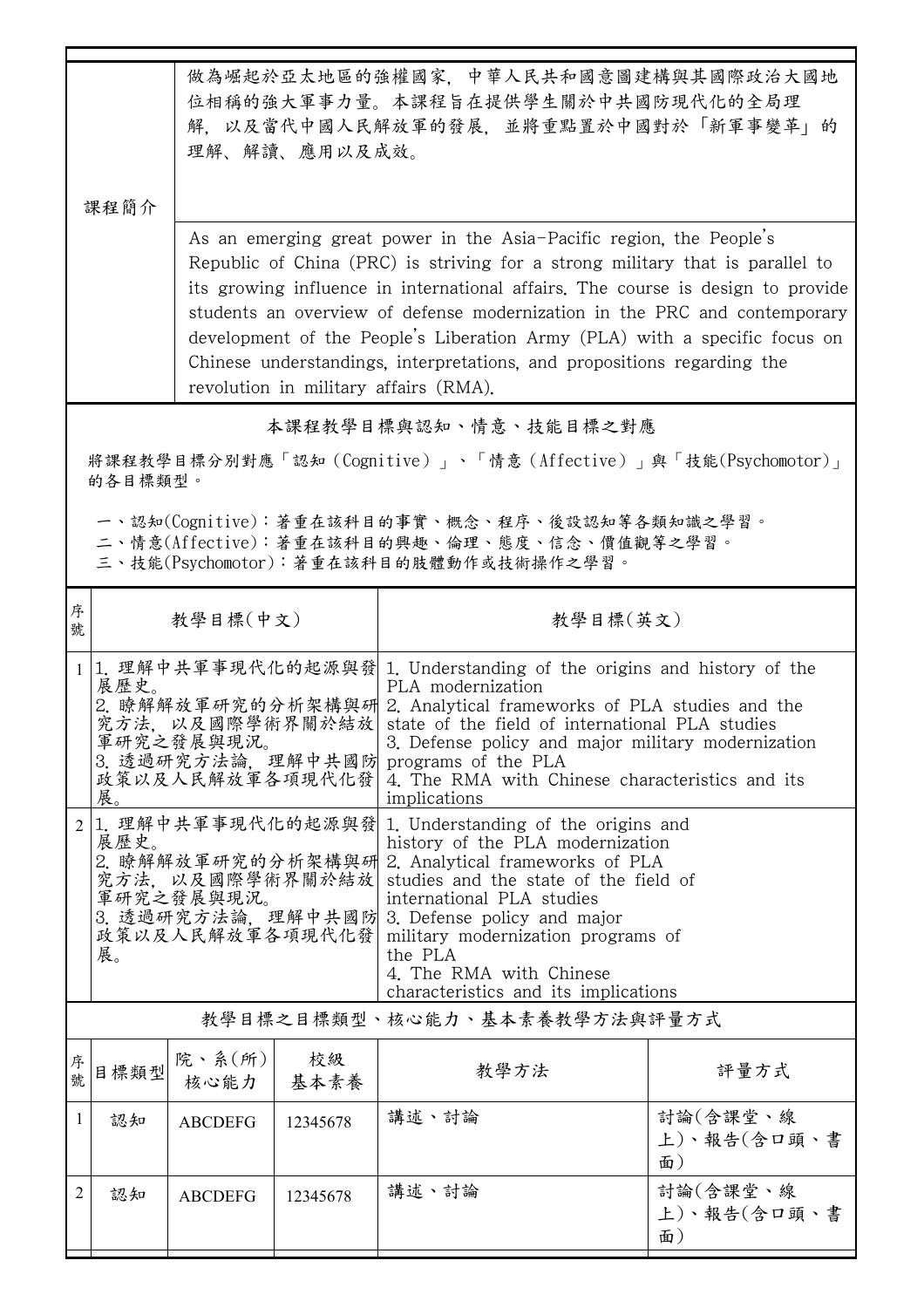| 授課進度表          |                            |                                                                                                                                 |         |  |
|----------------|----------------------------|---------------------------------------------------------------------------------------------------------------------------------|---------|--|
| 週<br>。<br>次    | 日期起訖                       | 内 容 (Subject/Topics)                                                                                                            | 備註      |  |
| $\mathbf{1}$   | $110/02/22$ ~<br>110/02/28 | 課程介紹                                                                                                                            |         |  |
| $\overline{2}$ | $110/03/01$ ~<br>110/03/07 | 解放軍研究與國際安全與軍事研究                                                                                                                 |         |  |
| 3              | $110/03/08$ ~<br>110/03/14 | 解放軍研究領域                                                                                                                         | 線上非同步教學 |  |
| $\overline{4}$ | $110/03/15$ ~<br>110/03/21 | 解放軍研究方法                                                                                                                         |         |  |
| 5              | $110/03/22$ ~<br>110/03/28 | 中共國防現代化之緣起與發展 (一)                                                                                                               | 線上非同步教學 |  |
| 6              | $110/03/29$ ~<br>110/04/04 | 中共國防現代化之緣起與發展 (二)                                                                                                               |         |  |
| 7              | $110/04/05$ ~<br>110/04/11 | 中共國防現代化之緣起與發展 (三)                                                                                                               |         |  |
| 8              | $110/04/12$ ~<br>110/04/18 | 新軍事變革之緣起與發展                                                                                                                     |         |  |
| 9              | $110/04/19$ ~<br>110/04/25 | 期中考試週                                                                                                                           |         |  |
| 10             | $110/04/26$ ~<br>110/05/02 | 新軍事變革之學派 (以實整虛)                                                                                                                 |         |  |
| 11             | $110/05/03$ ~<br>110/05/09 | 新軍事變革中的科技要素                                                                                                                     |         |  |
| 12             | $110/05/10$ ~<br>110/05/16 | 新軍事變革中的組織要素                                                                                                                     |         |  |
| 13             | $110/05/17$ ~<br>110/05/23 | 新軍事變革中的準則要素                                                                                                                     | 線上非同步教學 |  |
| 14             | $110/05/24$ ~<br>110/05/30 | 解放軍對於新軍事變革的闡釋                                                                                                                   |         |  |
| 15             | $110/05/31$ ~<br>110/06/06 | 解放軍對於新軍事變革的創新                                                                                                                   |         |  |
| 16             | $110/06/07$ ~<br>110/06/13 | 解放軍對於新軍事變革的運用                                                                                                                   | 線上非同步教學 |  |
| 17             | $110/06/14$ ~<br>110/06/20 | 期末考試週                                                                                                                           |         |  |
| 18             | $110/06/21$ ~<br>110/06/27 | 教師彈性補充教學:<br>綜合歸納                                                                                                               |         |  |
| 修課應<br>注意事項    |                            |                                                                                                                                 |         |  |
| 教學設備           |                            | 電腦、投影機                                                                                                                          |         |  |
| 教科書與<br>教材     |                            | 張黎(Zhang Li)總主編, 世界新軍事變革叢書, 北京:解放軍出版社, 二○○四<br>(共計十二冊)<br>年。                                                                    |         |  |
| 參考文獻           |                            | Other required readings and class materials are distributed the week before<br>the class in hard copy or through email network. |         |  |